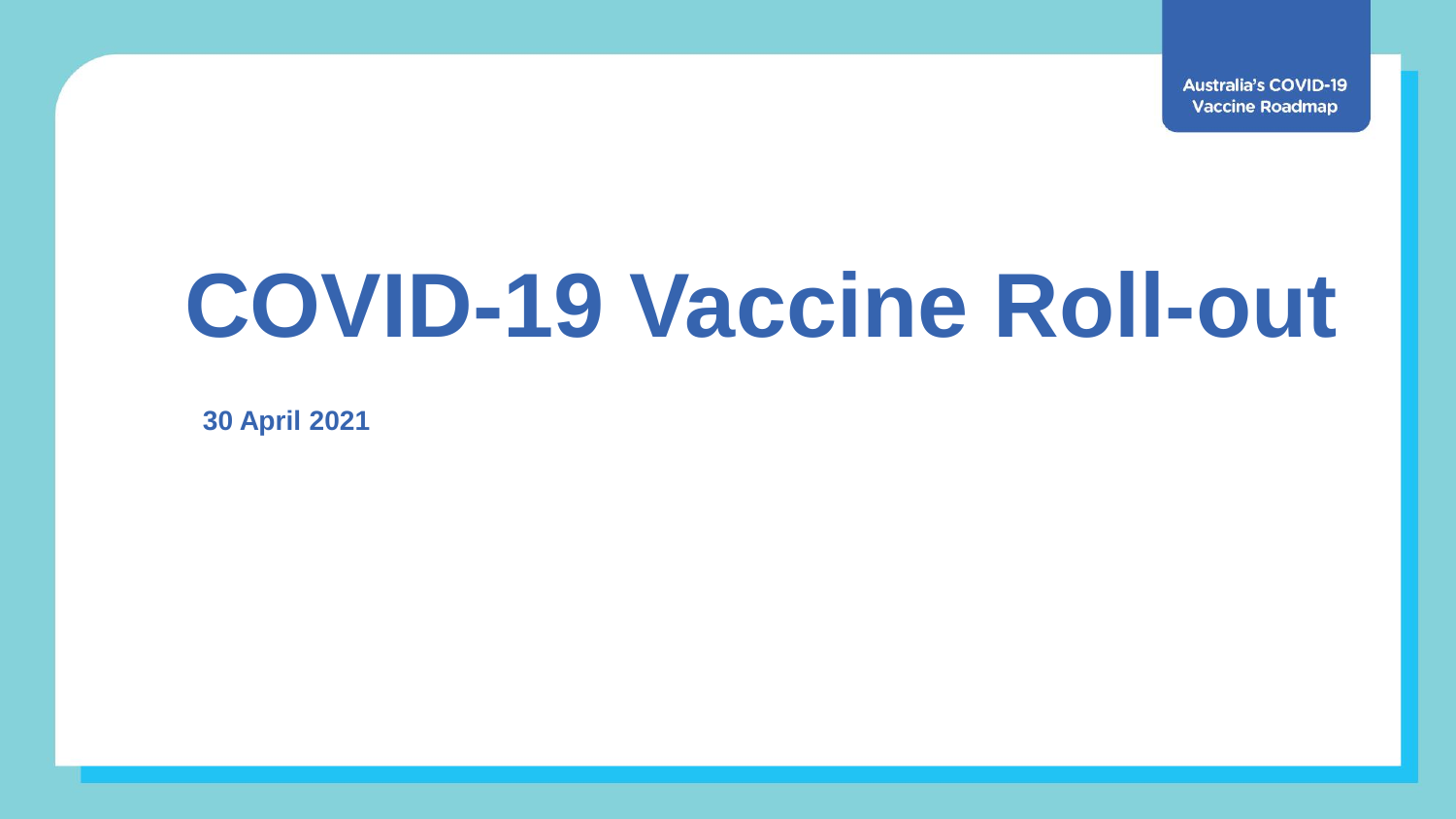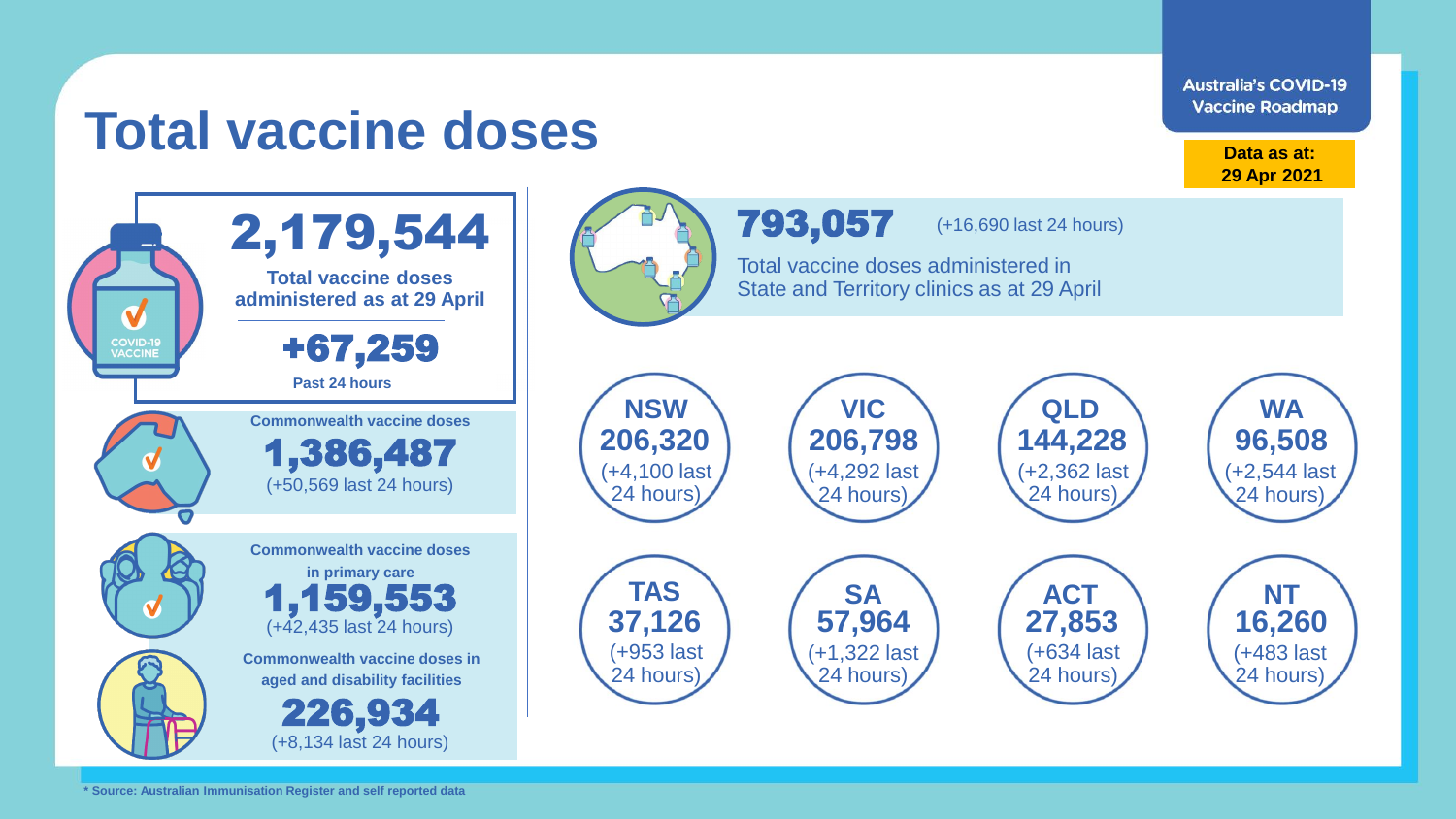

Data as at 29 Apr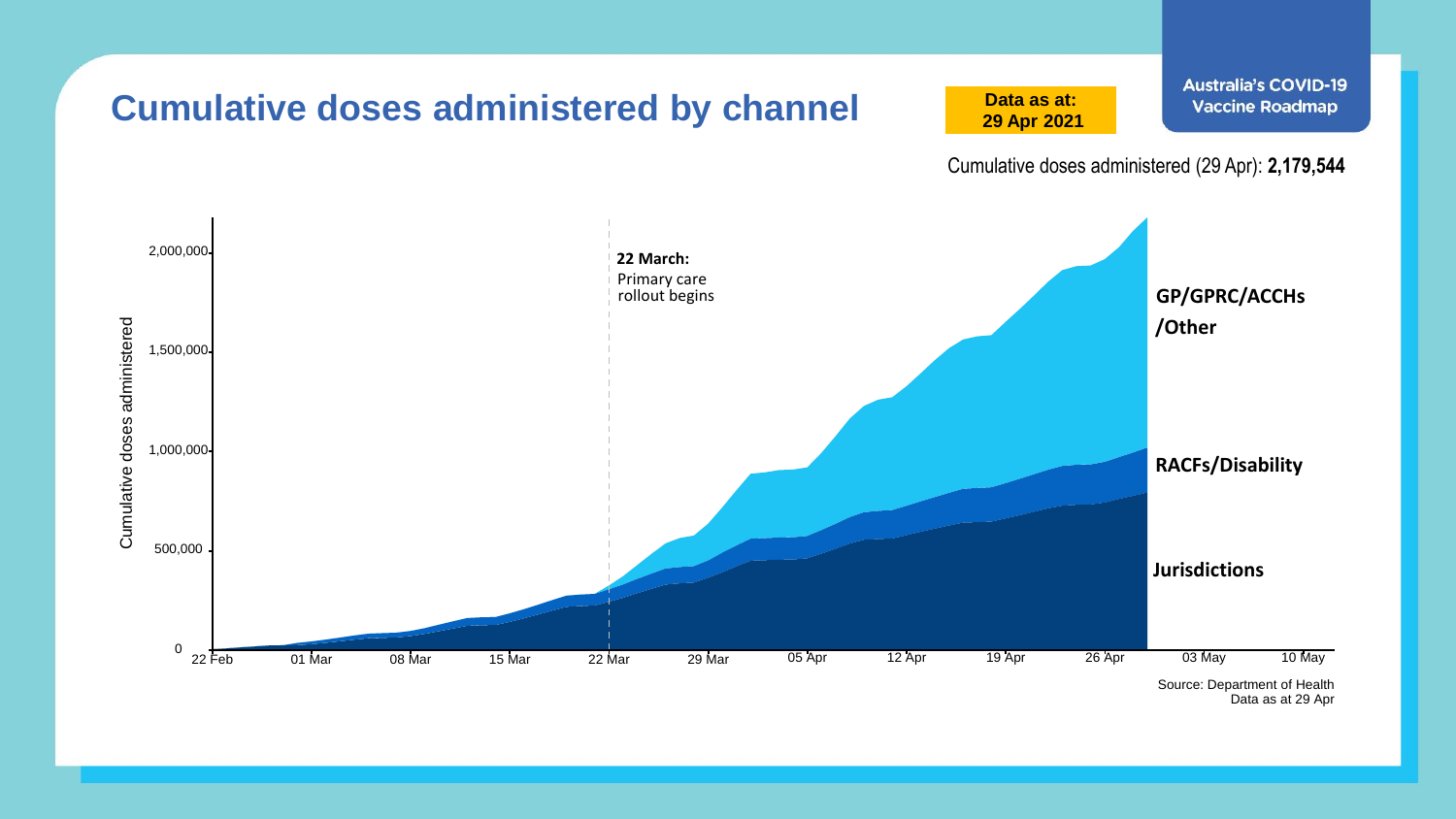## **International comparisons at equivalent stages of rollout**

**Data as at: 29 Apr 2021**

Cumulative doses administered (29 Apr): **2,179,544**



Source: Department of Health (Australia), Our World in Data (international) Latest data: 29 April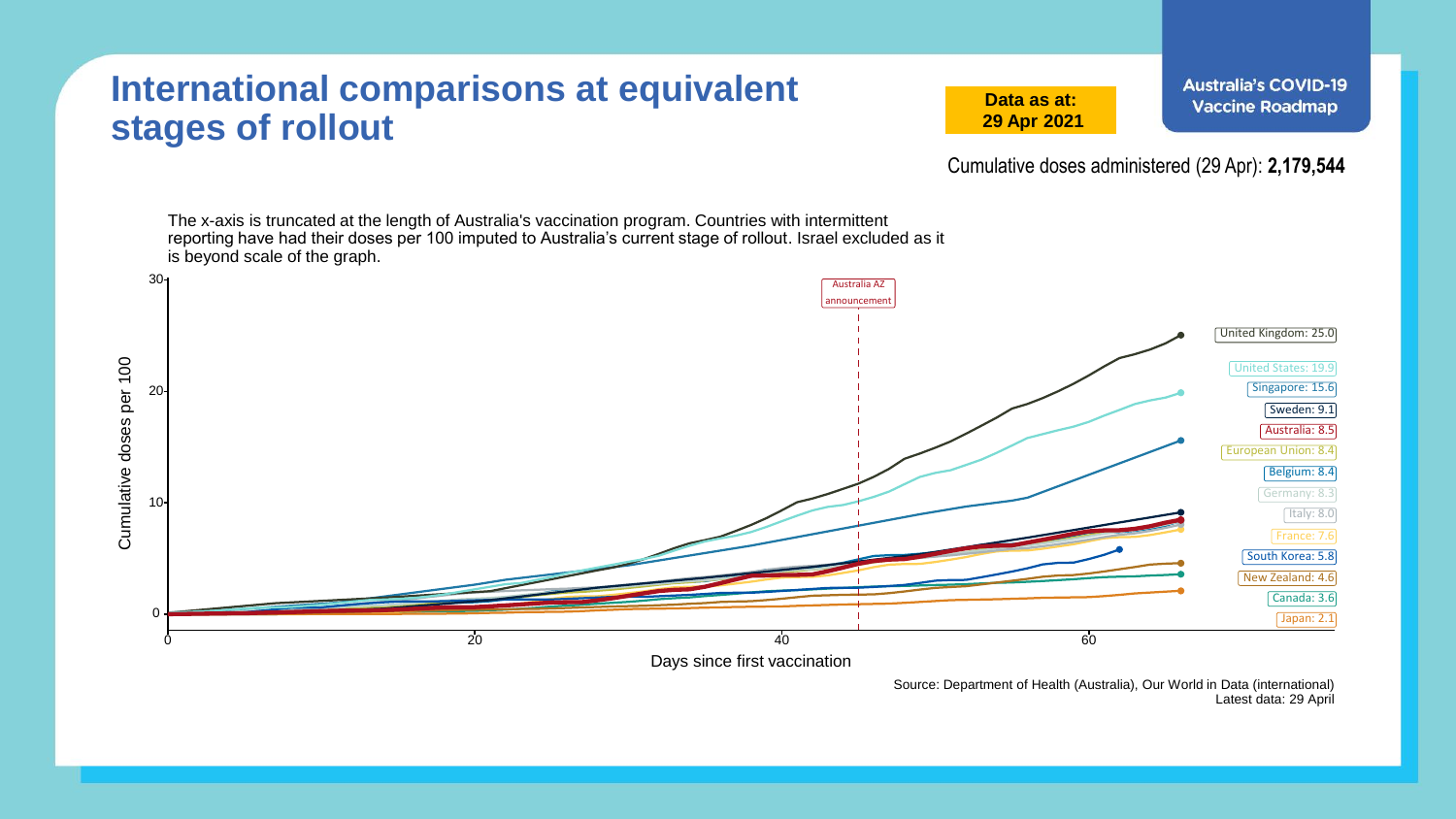## **Commonwealth aged care doses administered**

**Data as at: 29 Apr 2021**